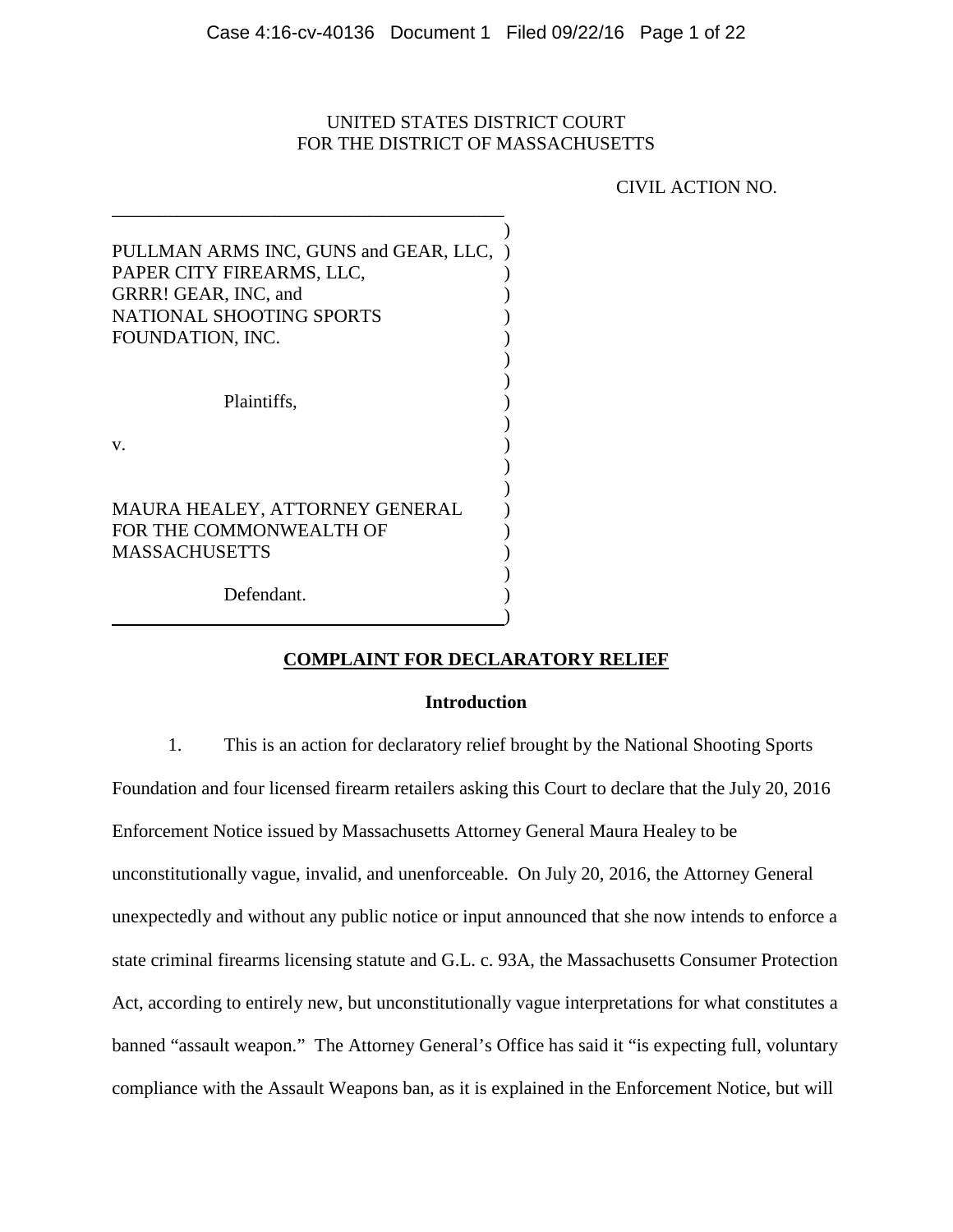### Case 4:16-cv-40136 Document 1 Filed 09/22/16 Page 2 of 22

enforce the Commonwealth's laws in a civil or criminal action if gun dealers or individuals do not comply." See copy of Question and Answers, p. 3, attached as Exhibit A.

2. Retail firearm stores, including the four named plaintiffs, cannot determine the meaning and scope of the Enforcement Notice and whether certain firearms fall within the newly defined term, assault weapon "copy." Because criminal penalties can result from violations of the licensing statute, the unduly vague Enforcement Notice violates due process protections afforded under the Fifth and Fourteenth Amendments to the United States Constitution. In addition, the 2016 Enforcement Notice issued without any administrative process or input from affected parties, radically redefines the meaning of the statutory phrase "copies and duplicates of assault weapons" in a manner specifically rejected by the Massachusetts Legislature before it amended the state licensing law in 1998. The Enforcement Notice therefore exceeds the Attorney General's lawful authority.

#### **JURISDICTION**

3. This action arises under the Second, Fifth, and Fourteenth Amendments to the United States Constitution and 42 U.S.C. §1983 and 28 U.S.C. §2201. This Court has jurisdiction under 28 U.S.C. §1331 in that this action arises under the Constitution of the United States.

4. Venue is proper in the District of Massachusetts under 28 U.S.C. §1391.

#### **PARTIES**

5. Plaintiff, Pullman Arms Inc. is a corporation organized under the laws of the Commonwealth of Massachusetts. Pullman Arms Inc. is licensed to sell firearms in the Commonwealth, and it operates a retail store in Worcester, Massachusetts.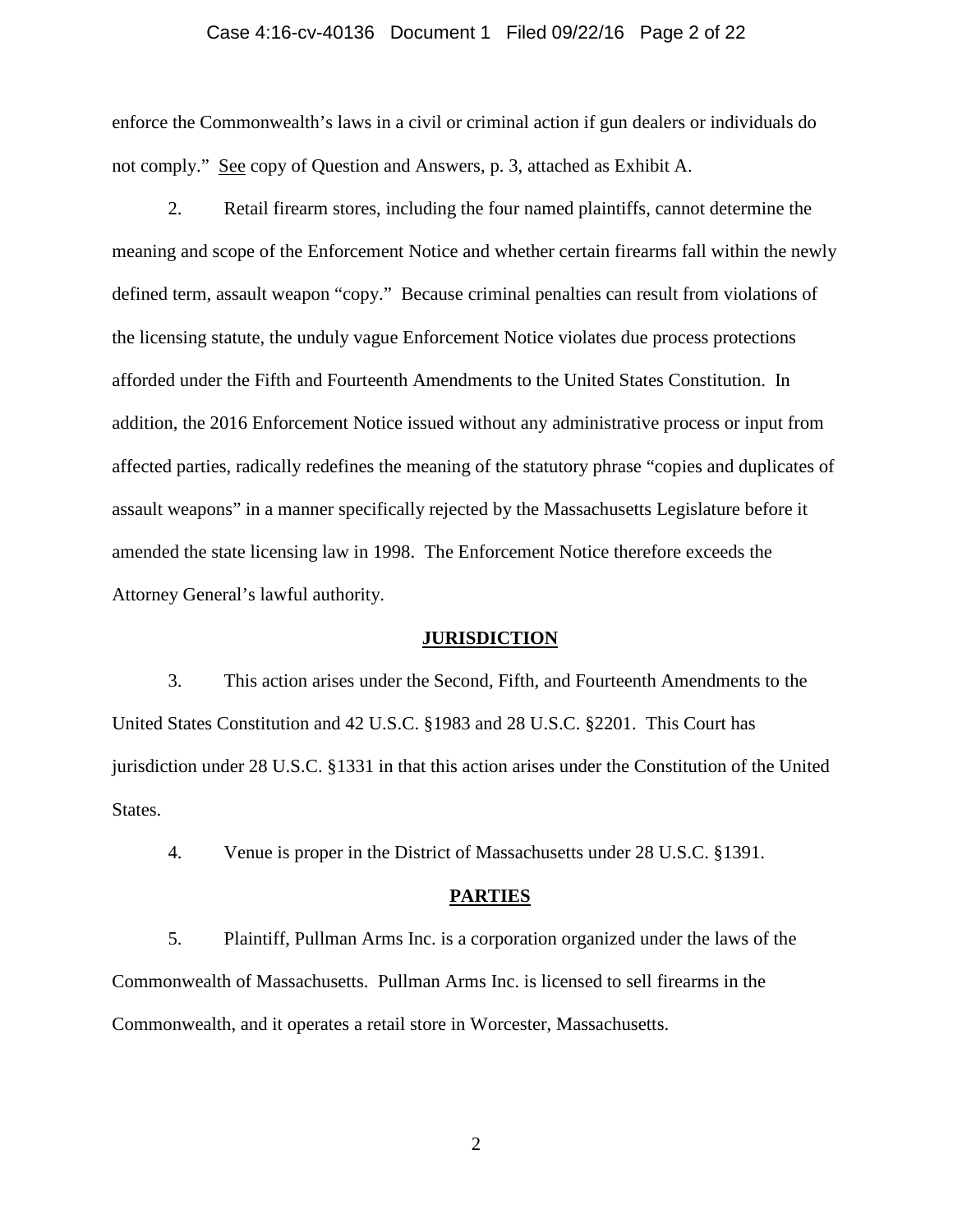### Case 4:16-cv-40136 Document 1 Filed 09/22/16 Page 3 of 22

6. Plaintiff, Guns and Gear, LLC is limited liability company, organized under the laws of the Commonwealth of Massachusetts. Guns and Gear, LLC is licensed to sell firearms in the Commonwealth of Massachusetts, and it operates a firearm retail store in Agawam, Massachusetts.

7. Plaintiff, Paper City Firearms, LLC is a limited liability company organized under the laws of the Commonwealth of Massachusetts. Paper City Firearms, LLC is licensed to sell firearms in the Commonwealth, and it operates a retail store in Holyoke, Massachusetts.

8. Plaintiff, Grrr! Gear, Inc. is a corporation organized under the laws of the Commonwealth of Massachusetts. Grrr! Gear, Inc. is licensed to sell firearms in the Commonwealth, and it operates a retail store in Orange, Massachusetts.

9. Plaintiff, National Shooting Sports Foundation ("NSSF") is a Connecticut, nonstock, not-for-profit corporation having its principal place of business located at 11 Mile Hill Road, Newtown, Connecticut. NSSF is a  $501(c)(6)$  tax exempt trade association for the firearms, ammunition, hunting, and the shooting sports industry with over 13,000 members that include federally licensed firearms and ammunition manufacturers, wholesale distributors, and firearm retailers. NSSF has members across the United States, including manufacturers, distributors, and retailers based in Massachusetts. NSSF's mission is to promote, protect, and preserve hunting sports. Many NSSF's members import, manufacture, distribute, and sell firearms and had been selling firearms which may be now prohibited under the Enforcement Notice recently issued by the Office of the Attorney General.

10. Defendant Attorney General Maura Healey ("Attorney General") is the duly elected Attorney General for the Commonwealth of Massachusetts and is named in her official capacity.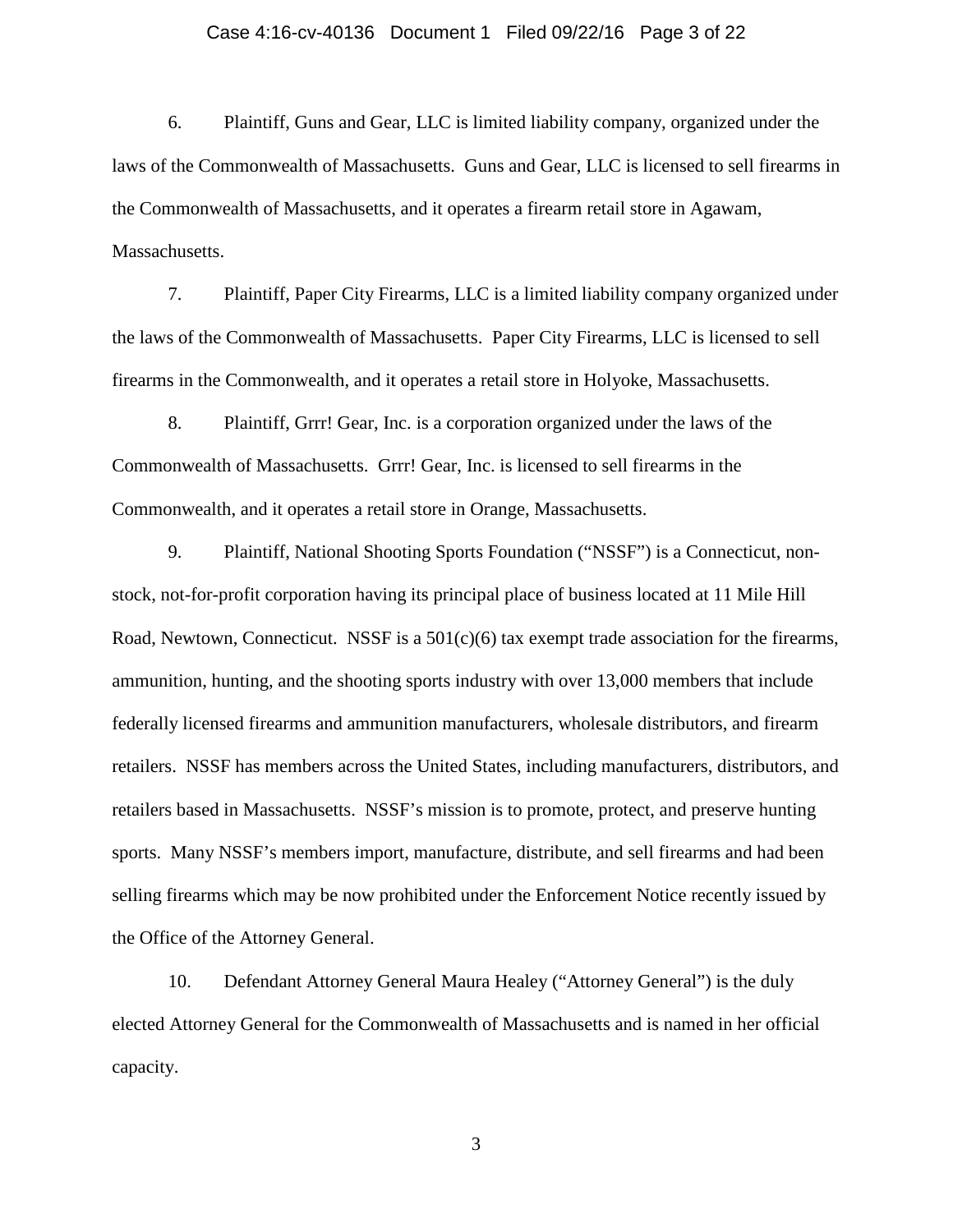11. The Office of the Attorney General was established pursuant to M.G.L. c. 12 §§1- 11N. The Office of the Attorney General has issued regulations pursuant to its authority under m. G.L. c. 93A.

### **FACTS**

### **Firearm terminology**

12. Firearms are made up of several distinct sets of parts. The receiver is the basic unit of a firearm which houses the firing and breech mechanisms and to which the barrel and stock are attached.

13. In a rifle, shotgun, or pistol, the chamber refers to the rearmost part of the barrel formed to accept a specific cartridge or shell when inserted.

14. A firearm bolt is the mechanical part that blocks the rear of the chamber while the ammunition propellant burns, and then moves out of the way to allow another cartridge to be inserted into the chamber.

15. A firearm extractor is the device for withdrawing a cartridge or fired case from the chamber of a firearm.

16. The firearm stock refers to the wood, metal, or composite component to which the metal or composite parts of the firearm are attached to enable the holding of the firearm.

17. Centerfire ammunition refers to ammunition cartridges where the primer is seated in the center of the case head. Rimfire ammunition refers to ammunition cartridges where the priming mixture is in the rim of the cartridge cavity. The most common rimfire caliber is .22 caliber.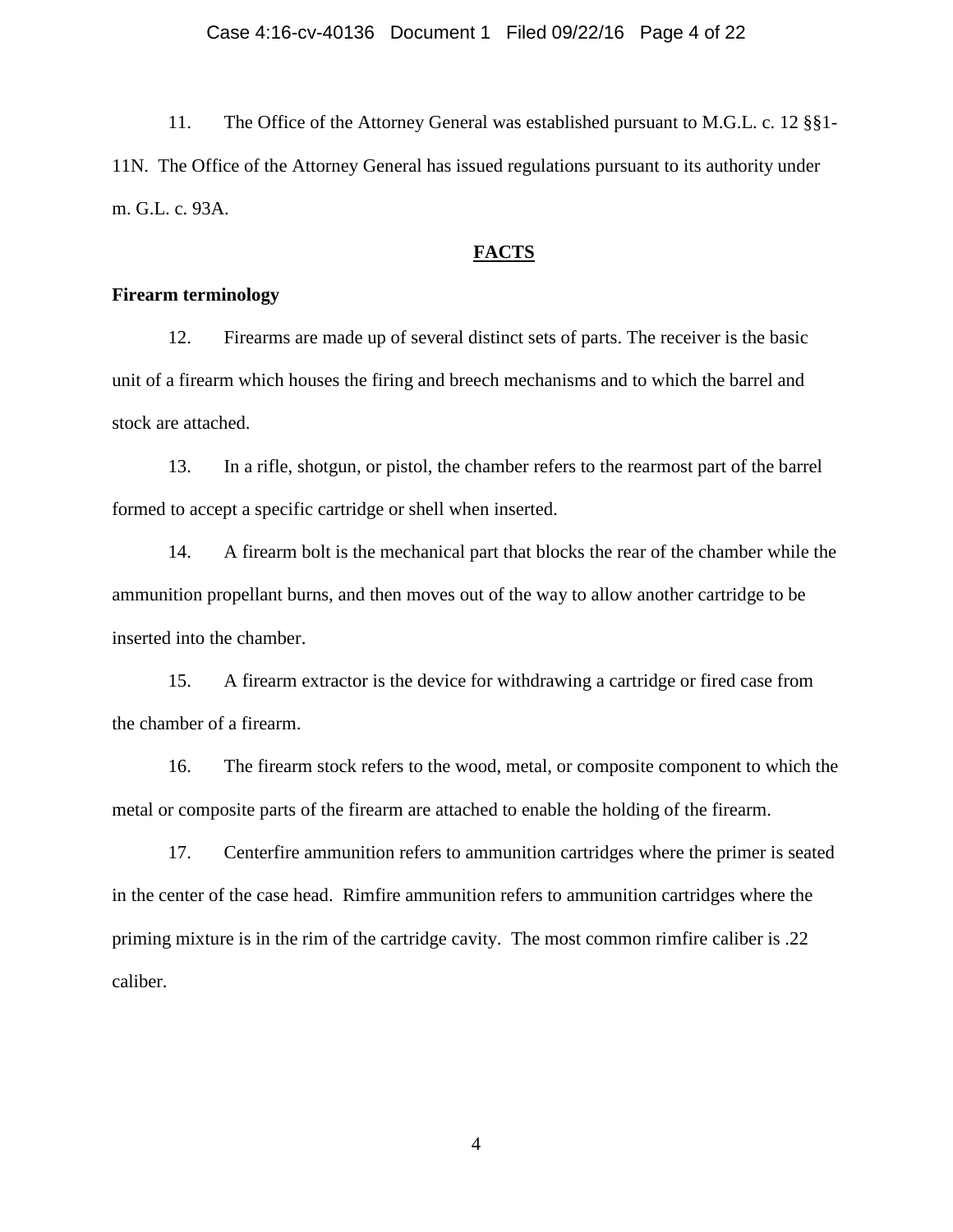## **Federal Firearm Laws**

18. In 1968, Congress enacted the Gun Control Act, 18 U.S.C. §§ 921-930, which sought to impose a comprehensive regulatory scheme on the import, manufacture and sale of firearms.

19. Congress subsequently amended the Gun Control Act in 1994 when it enacted the Public Safety and Recreational Firearms Use Protection Act. That act prohibited, for a period of ten years, the manufacture, transfer, or possession of so-called "assault weapons" as defined by the statute.

20. The Public Safety and Recreational Firearms Use Protection Act was not a broad ban on semi-automatic firearms based on how the firearms operated or functioned or their similarity to other firearms. Instead, the amendment, sponsored by Senator Dianne Feinstein of California, banned as so-called "assault weapons" a short list of specifically identified semiautomatic firearms and exact "copies and duplicates" of those specifically listed firearms, along with other semiautomatic firearms based on whether they had two or more features.

21. 18 U.S.C. §921(a)(30) defined the term "semiautomatic assault weapon" to

include a list of precise models made by specified manufacturers. It stated as follows:

(30) The term "semiautomatic assault weapon" means (A) any of the firearms, or copies or duplicates of the firearms in any caliber, known as -

- (i) Norinco, Mitchell, and Poly Technologies Avtomat Kalashnikovs (all models);
- (ii) Action Arms Israeli Military Industries UZI and Galil;
- (iii) Beretta Ar70 (SC-70);
- $(iv)$  Colt AR-15;
- (v) Fabrique National FN/FAL, FN/LAR and FNC;
- (vi) SWD M-10, M-11, M-11/9 and M-12;
- (vii) Steyr AUG;
- (viii) INTRATEC TEC-9, TEC-DC9 and TEC-22; and
- (ix) revolving cylinder shotguns, such as, or similar to, the Street Sweeper and Striker 12.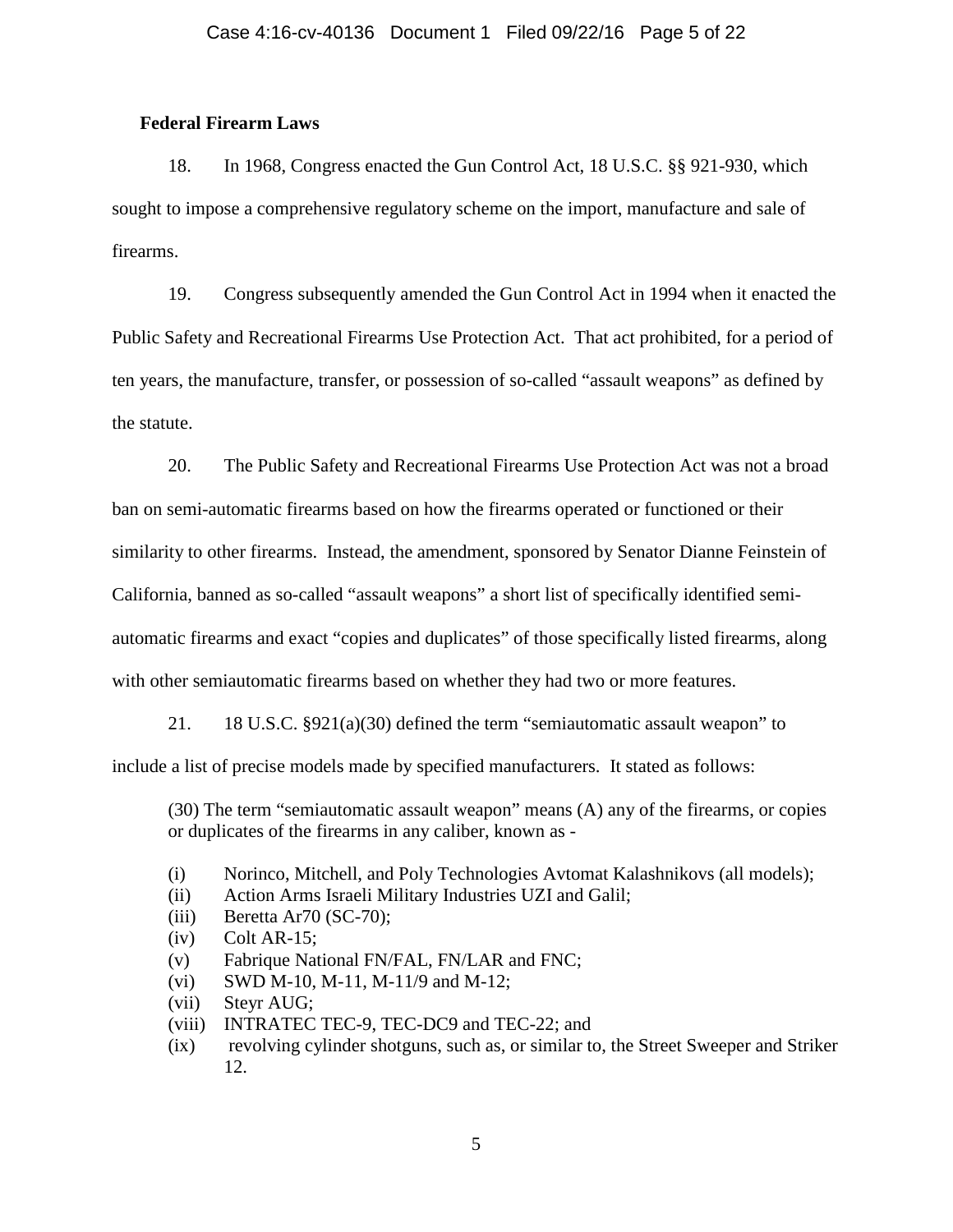## Case 4:16-cv-40136 Document 1 Filed 09/22/16 Page 6 of 22

22. These specific banned "assault weapons" became known as "enumerated"

firearms. In addition to the specific firearms and copies or duplicate of those firearms, the

federal legislation also banned as an "assault weapon" any semiautomatic rifle, pistol, or shotgun

that failed what became known as the "features" test. 18 U.S.C.  $\S 921(a)(30)(B)$  provided the

following clear objective test for rifles:

(B) a semiautomatic rifle that has an ability to accept a detachable magazine and has at least 2 of—

- (i) a folding or telescoping stock;
- (ii) a pistol grip that protrudes conspicuously beneath the action of the weapon;
- (iii) a bayonet mount;
- (iv) a flash suppressor or threaded barrel designed to accommodate a flash suppressor; and
- (v) a grenade launcher.
- 23. Similarly, 18 U.S.C. §921(a)(30)(C) included within the definition of assault

weapon a semiautomatic pistol that has the ability to accept a detachable magazine and has at

least two of the following features:

- (v) an ammunition magazine that attaches to the pistol outside of the pistol grip;
- (vi) a threaded barrel capable of accepting a barrel extender, flash suppressor, forward handgrip or silencer;
- (vii) a shroud that is attached to, or partially or completely encircles, the barrel and that permits the shooter to hold the firearm with the nontrigger hand without being burned;
- (viii) a manufactured weight of 50 ounces or more when the pistol is unloaded; and
- (ix) a semiautomatic version of an automatic firearm.
- 24. 18 U.S.C. §921(a)(30)(D) included certain semiautomatic shotguns within the

definition of assault weapons. Semiautomatic shotguns that had at least 2 of the following

features were also considered assault weapons:

- (x) a folding or telescoping stock;
- (xi) a pistol grip that protrudes conspicuously beneath the action of the weapon;
- (xii) a fixed magazine capacity in excess of 5 rounds; and
- (xiii) an ability to accept a detachable magazine.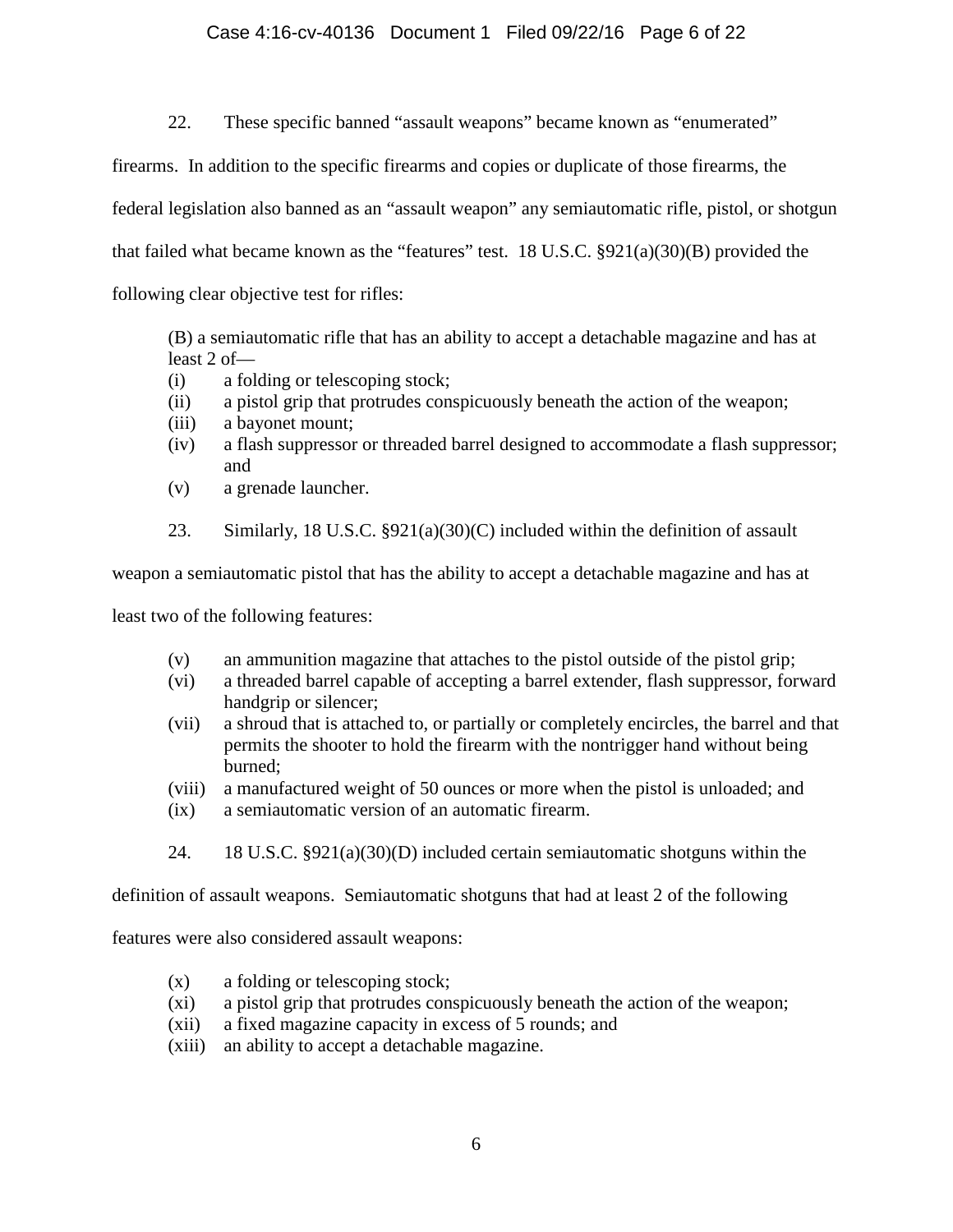### Case 4:16-cv-40136 Document 1 Filed 09/22/16 Page 7 of 22

25. The federal statute exempted certain firearms from the assault weapon ban, including a list of firearms appearing as appendix A to the statute.

26. The Public Safety and Recreational Firearms Use Protection Act did not contain, and was never interpreted to include, a "similarity" test or "interchangeability" test to define what constitutes an "assault weapon." The federal statute did not ban other semiautomatic firearms based on a) whether their internal functional components or operating system and firing mechanism was based on or substantially similar to a specifically listed firearm; or b) whether a firearm has a receiver that is the same as, or is interchangeable with the receiver of, a specifically listed firearm or includes or accepts two or more of the same operating components.

27. This is confirmed through the statute's legislative history as Congress considered the amendment. For example, as the then-pending Feinstein amendment was being considered and debated, Senator Larry Craig of Idaho wrote John Magaw, the Director of the Bureau of Alcohol Tobacco and Firearms ("ATF"), asking if a firearms list attached to his letter would be banned under the Feinstein amendment, which became law. See letter attached as Exhibit B.

28. In response, Director Magaw wrote Senator Craig and listed five models which would not be assault weapons, including the Commando Arms Carbine, the Feather Saturn 30 Rifle, the F.I.E./Franchi Paracarbine the Heckler Koch VP 70Z Pistol and the Valmet Hunter Rifle. See response letter attached as Exhibit C. Those firearms all have operating systems based on various enumerated weapons, but they lack the specific features enumerated in the features test.

29. ATF Director Magaw also noted that the vast majority of semiautomatic firearms on the list would be considered banned firearms. However, ATF Director Magaw stated that those firearms could be modified to remove the assault weapon features such as the bayonet lug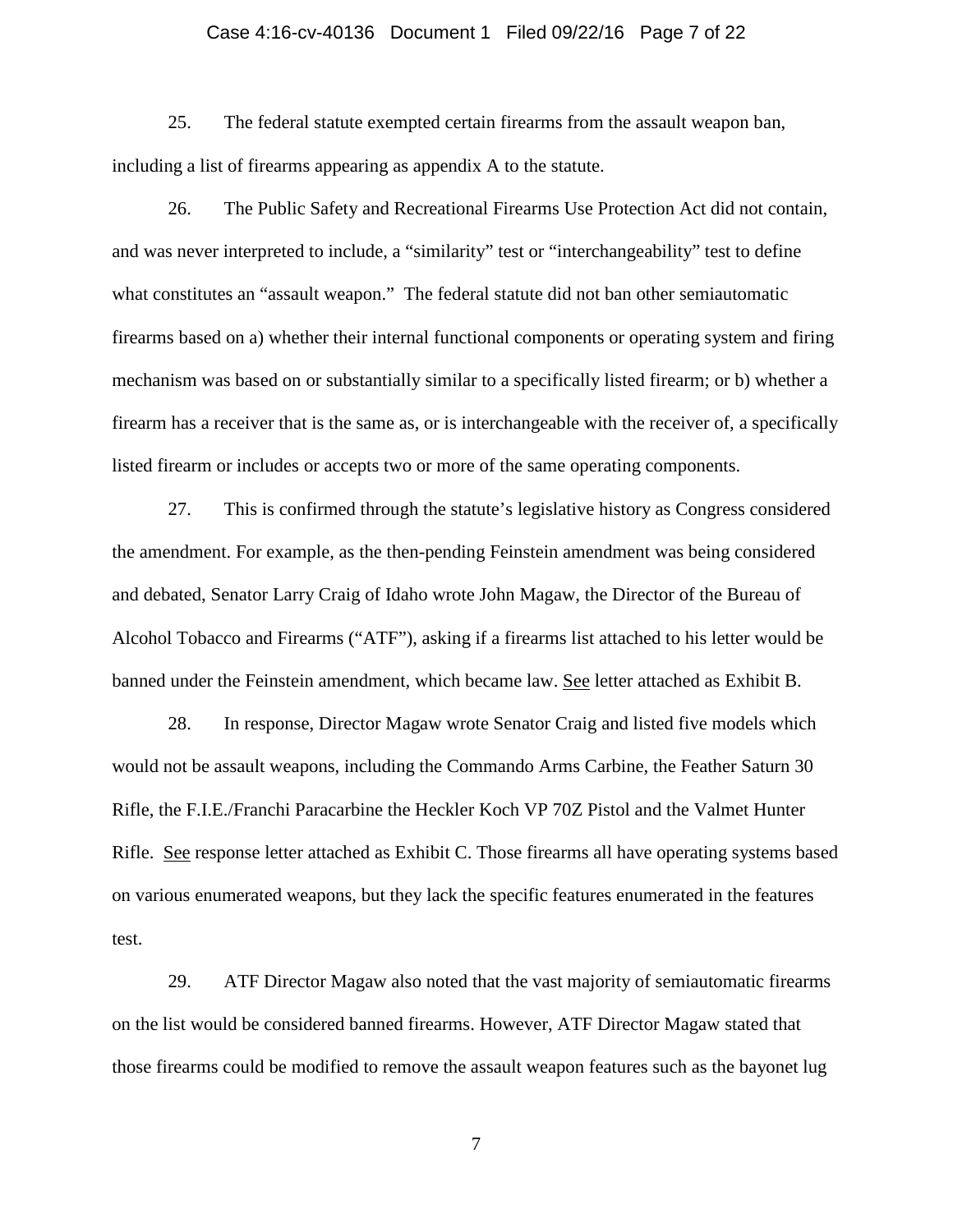### Case 4:16-cv-40136 Document 1 Filed 09/22/16 Page 8 of 22

or the flash suppressor, and therefore, remove them from the definition of assault weapon. Nowhere in his response did Director Magaw mention that the term "copies" referred to similar operating systems or interchangeability of components. This exchange of letters appears in the Congressional Record at 140 Cong. Rec. S4939-41 (May 2, 1994), as the federal law was debated. See Congressional record attached as Exhibit D.

30. As the legislation was considered and debated, Senator Joseph Biden of Delaware also made clear that the term "copy" did not refer to the firearm's operating system: it prohibited those specifically named manufacturers from simply renaming the firearm to avoid the legislative ban. He stated: "[t]o avoid the so-called copycat problem – where manufacturers simply rename guns to avoid State assault weapon legislation – the amendment makes clear that replicas and duplicates of the listed firearms are covered as well." Senator Biden stated further that "to make clear that this ban applies only to military style assault weapons, this ban would apply only to semiautomatic rifles and pistols that can accept detachable magazines that have at least two of the following characteristics: A grenade launcher; a flash suppressor; a bayonet mount; a folding stock; or a pistol grip." 139 Cong. Rec. S15459. See copy attached as Exhibit E, p. 20 of 28.

31. By its terms, 18 U.S. C. §921(a)(30) was repealed on September 13, 2004.

### **Massachusetts Adopts the Federal Assault Weapon Definitions**

32. Massachusetts regulates the sale of firearms in several means, including requiring licenses for firearms retailers under G.L. c. 140 §§122 and 123 *et seq*. In 1998, Massachusetts enacted amendments to the licensing provisions relating to firearm sales in G.L c. 140.

33. As the Massachusetts Legislature considered amending the statute, one amendment, Senate Bill No. 1985, proposed to define "assault weapon" with thirteen categories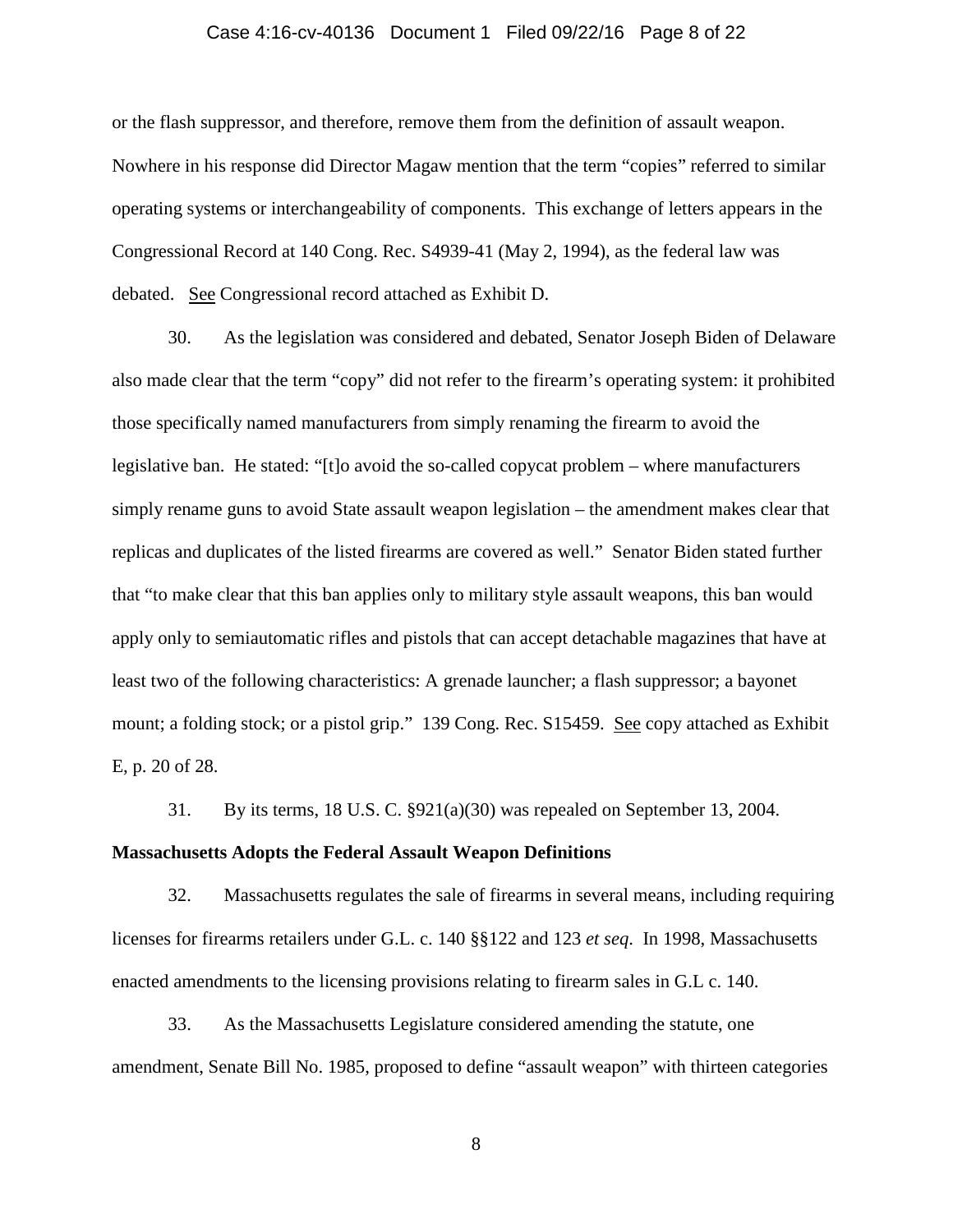### Case 4:16-cv-40136 Document 1 Filed 09/22/16 Page 9 of 22

of specific firearms and "copies" of those firearms by including a definition of "copy" based on similar bolt and receiver designs. Senate Bill No. 1985 defined the term "copy" to include any:

> any weapon model with the same bolt and receiver or bolt and receiver design, regardless of nomenclature or manufacturer, as any weapon designated as an "assault weapon" in this section or with a bolt and receiver design identical or nearly identical, regardless of nomenclature or manufacturer, to any designated weapon which has been redesigned from, renamed, renumbered or patterned after any such designated weapon, regardless of the manufacturer or country of origin; provided, however, that the weapon as modified, enhanced, redesigned, renamed, renumbered, or patterned employs only ammunition of more than .22 caliber rimfire.

See Copy of Senate Bill No.1985 attached as Exhibit F.

34. The Massachusetts Legislature rejected the proposed "copy" definition which referred to identical or nearly identical bolt and receiver designs. Instead, the Legislature incorporated the assault weapon ban based on the definitions of assault weapon appearing in 18 U.S.C. §921(a)(30). The Legislature amended G.L. c. 140 to provide that the term "assault weapon" shall have the same meaning as a semiautomatic weapon defined in 18 U.S.C.  $§921(a)(30)$ , by including the list of enumerated firearms from 18 U.S.C.  $§921(a)(30)$  such as AK models, Israeli made UZIs, and Colt AR-15's, and copies or duplicates of the enumerated weapons, without any reference to identical or nearly identical receivers and bolts.

35. The Massachusetts Legislature embraced and adopted the "features test" when, in enacting G.L. c. 140 §121, it said that the term "assault weapon" shall have the same meaning as the federal statute.

36. G.L. c. 140 §131M impose criminal penalties for violations of the assault weapons restrictions in G.L. c. 140 §121.

37. The Massachusetts Legislature in enacting G.L. c. 140 § 121 did not enact a "similarity" test or "interchangeability" test to define what constitutes an "assault weapon"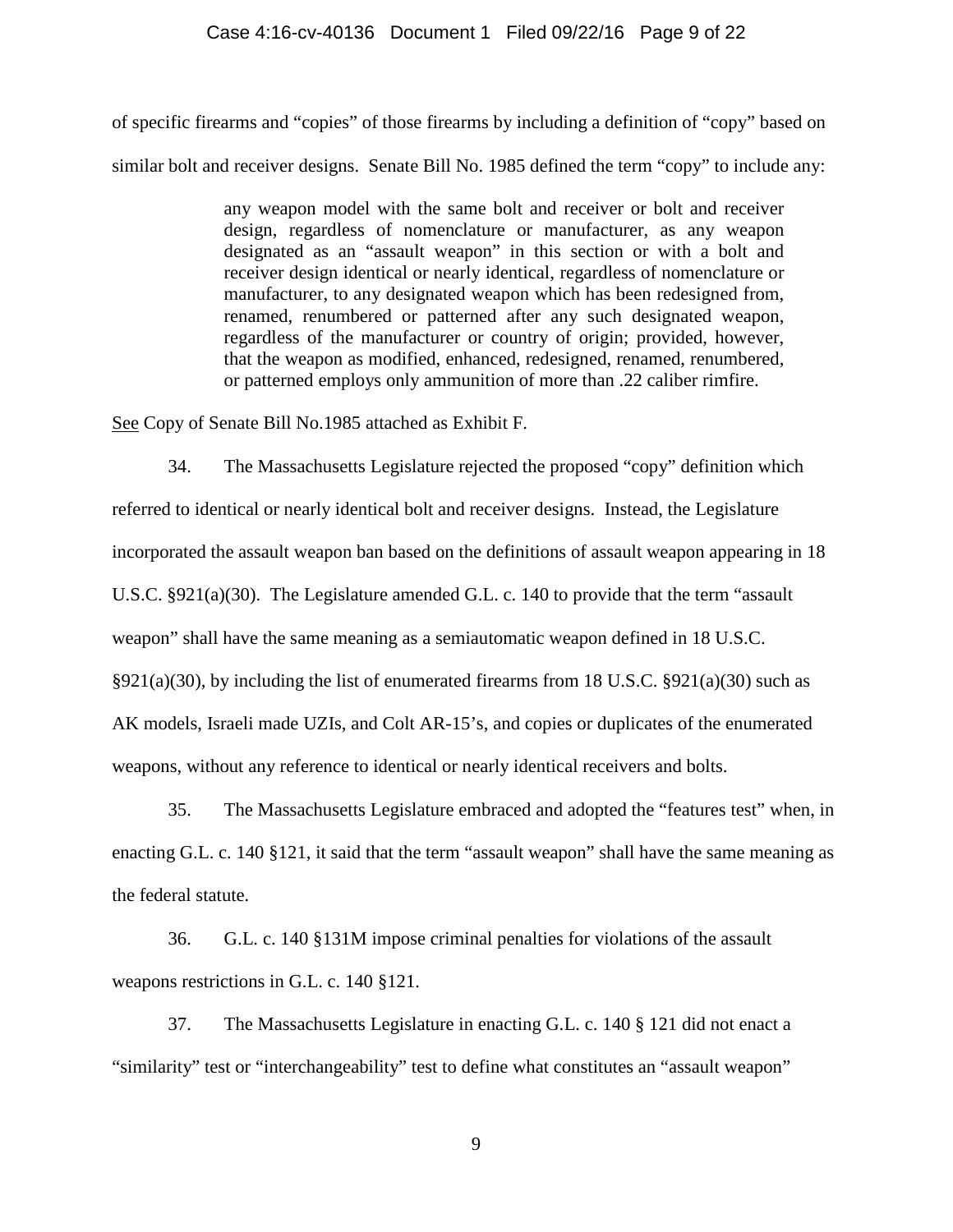### Case 4:16-cv-40136 Document 1 Filed 09/22/16 Page 10 of 22

because no such tests existed in the federal law. The "similarity" test and "interchangeability" test did not exist anywhere until July 20, 2016, when it was created for the first time by the Office of the Attorney General.

38. For over two decades, since 1994 under federal law as enforced by the ATF, and then since 1998 under Massachusetts law, firearms manufacturers, Massachusetts' firearms retailers and law enforcement authorities, including the Executive Office of Public Safety, which has approved and registered all firearm transactions, have universally interpreted G.L. c.140 §121 to mean that only firearms meeting the features test and the specifically enumerated firearms constituted banned assault weapons.

39. On July 20, 2016, the Attorney General for the Commonwealth of Massachusetts issued an "Enforcement Notice." The Attorney General did not publish any intent to issue the Enforcement Notice in the Commonwealth Registry. The Attorney General did not hold any public hearings before the Enforcement Notice issued to receive comments or any input into the terminology used in the Enforcement Notice. The Attorney General did not follow in any manner the requirements of G.L. c. 30A in issuing what constitutes a regulation in the form of the Enforcement Notice.

40. The Attorney General's regulations set forth in the Enforcement Notice for the first time ever adopted an entirely new interpretation of the "assault weapon" definition that is not in conformity with the statutory test or the legislative history or intent.

41. The Enforcement Notice purportedly sought to clarify what was meant by copies or duplicates of the enumerated weapons under Massachusetts law. See Enforcement Notice attached as Exhibit G. It stated that:

A weapon is a Copy or Duplicate and is therefore a prohibited Assault weapon if it meets one or both of the following tests and is 1) a semiautomatic rifle or handgun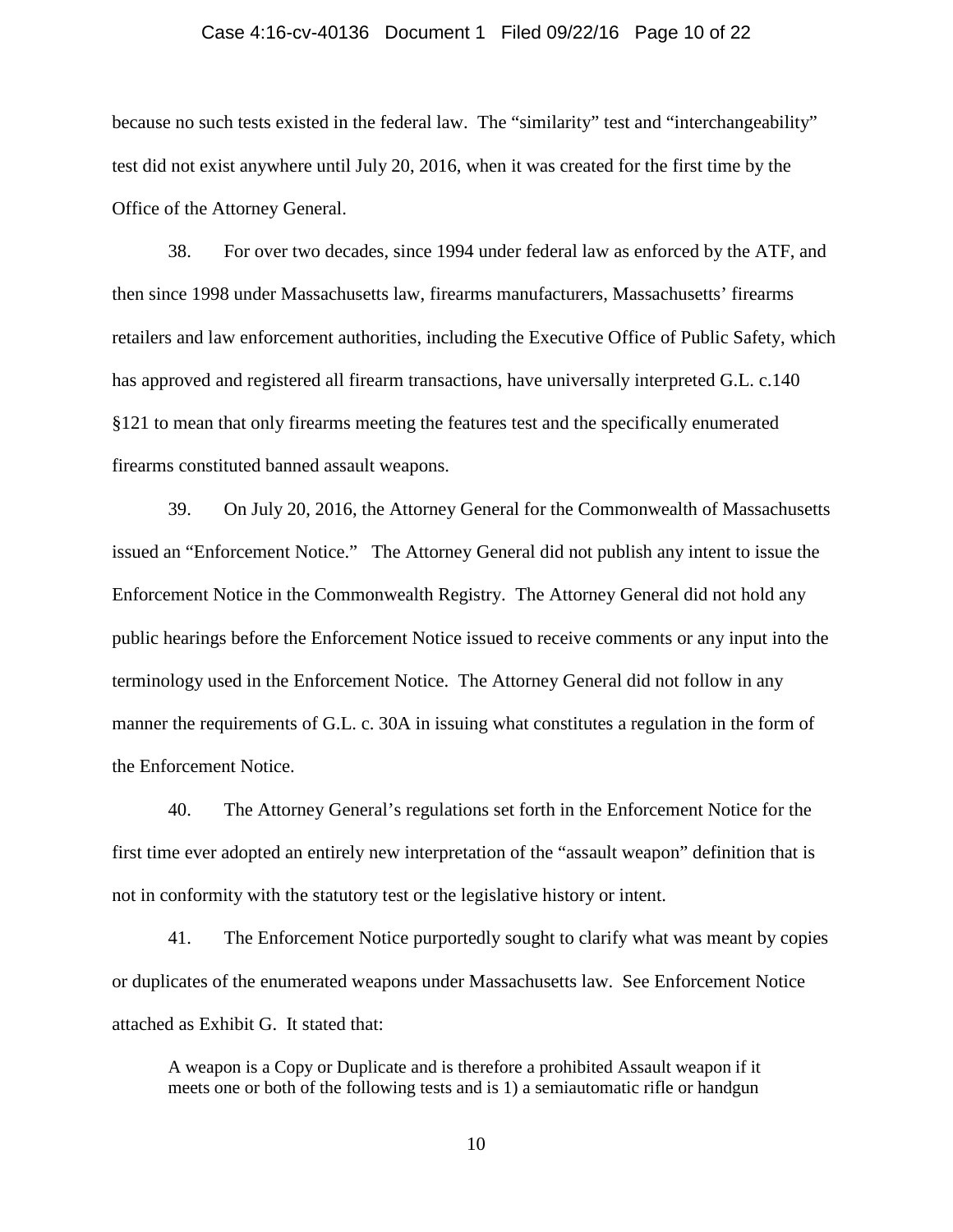that was manufactured or subsequently configured with an ability to accept a detachable magazine, or 2) a semiautomatic shotgun.

- 1. *Similarity Test*: A weapon is a Copy or Duplicate if its internal functional components are substantially similar in construction and configuration to those of an Enumerated Weapon. Under this test, a weapon is a Copy or Duplicate, for example, if the operating system and firing mechanism of the weapon are based on or otherwise substantially similar to one of the Enumerated Weapons.
- 2. *Interchangeability Test*: A weapon is a Copy or Duplicate if it has a receiver that is the same as or interchangeable with the receiver of an Enumerated Weapon. A receiver will be treated as the same as or interchangeable with the receiver on an Enumerated Weapon if it includes or accepts two or more operating components that are the same as or interchangeable with those of an Enumerated Weapon. Such operating components may include, but are not limited to: 1) the trigger assembly; 2) the bolt carrier or bolt carrier group; 3) the charging handle; 4) the extractor or extractor assembly; or 5) the magazine port.
- 42. Not long after issuing the Enforcement Notice, the Office of the Attorney General issued a follow-up notice entitled "Guns That Are Not Assault Weapons" in August, and this notice creates more uncertainty for the firearms retailers. The first version of this notice, which appeared in the form of questions and answers on or about August 18, 2016, listed various firearms models which were stated not to be assault weapons, including handguns appearing on the Executive Office of Public Safety's handgun roster, any .22 caliber rifle, any Ruger Mini 14, any weapon that is operated by a manual bolt, pump, lever or slide action, and antiques and relics, among other exempted firearms. See attached notice as Exhibit H.

43. This "Guns That Are Not Assault Weapon" notice, with only a couple of exceptions, simply lists the models exempt from the assault weapon ban as appended to the original federal statute in 18 U.S.C. §921(a)(30) and other exemptions incorporated into M.G.L. c. 140.

44. Many of the most popular models of semiautomatic rifles manufactured and sold are chambered for 223 Remington caliber centerfire ammunition, which has a bullet diameter of .223 inches. Under the Attorney General's Enforcement Notice, which misinterprets and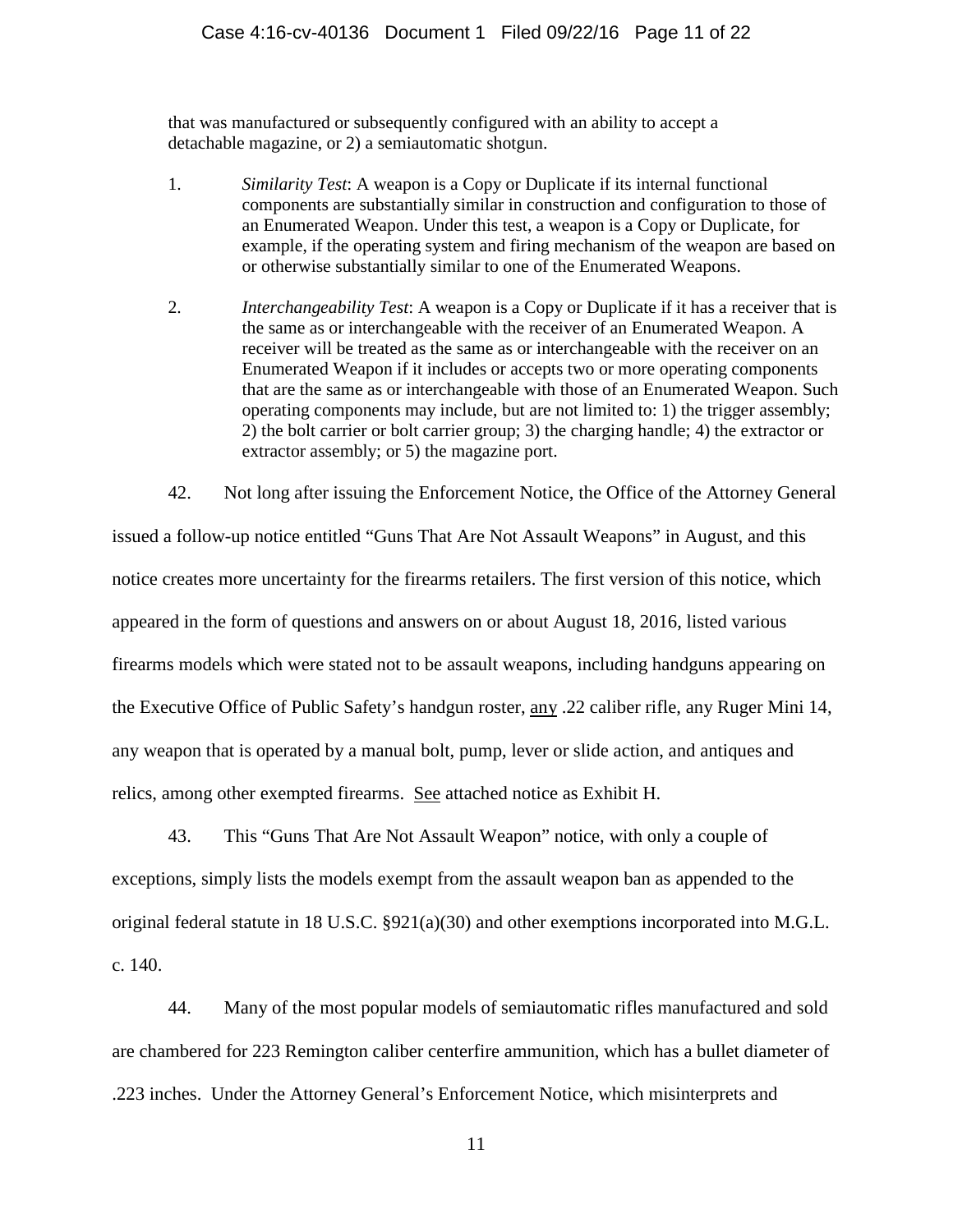### Case 4:16-cv-40136 Document 1 Filed 09/22/16 Page 12 of 22

exceeds the statutory definition of an "assault weapon," many of these popular and commonly owned rifles appear to be banned under one or more of the Attorney General's new tests.

45. According to the August, 2016 notice issued by the Attorney General, however, these popular rifle models, which accept 223 Remington caliber ammunition, suddenly appeared to be legal to manufacture and sell in the Commonwealth because the August notice stated that "any 22 caliber rifle" did not constitute an assault weapon, nor were they copies or duplicates of the "enumerated assault weapons."

46. Within mere days, the "Guns That Are Not Assault Weapons" notice suddenly changed, without any reason provided, to state that only semiautomatic rifles chambered for .22 caliber rimfire ammunition were not "assault weapons." See revised Notice as Exhibit I. This unannounced change reversed course from the notice issued days earlier and reduced the number of firearms that could be lawfully sold.

47. The Office of the Attorney General changed course again after it revised the "Guns That Are Not Assault Weapons" notice and added .17 caliber rimfire ammunition models as firearms which are not banned "assault weapons." See Exhibit A, p. 2.

48. The second notice entitled "Guns that Are Not Assault Weapons" also suddenly listed "[a]ny Springfield Armory M1A or substantially similar model weapon" as firearms which are not banned assault weapons. See Exhibit I.

49. The Springfield Armory M1A evolved into the MK 14 EBR, which is essentially an M1A in an aluminum chassis. The MK 14 EBR is in active use by the United States military special forces and according to the second "Guns That Are Not Assault Weapons" notice, it does not appear to be an assault weapon because it is "substantially similar" to an M1A. Neither the former federal law nor G.L. c. 140 contain any such "substantially similar" test, and the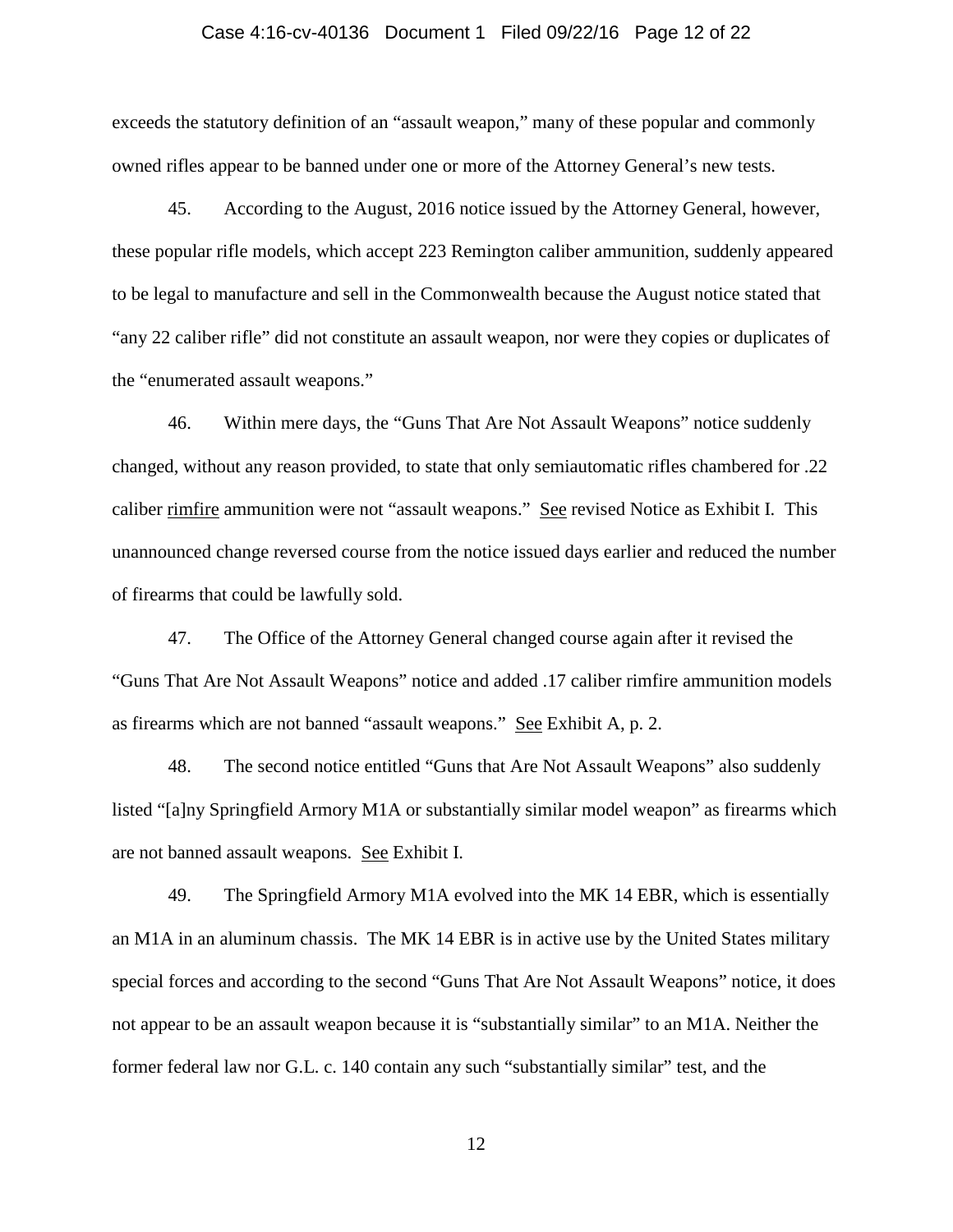### Case 4:16-cv-40136 Document 1 Filed 09/22/16 Page 13 of 22

regulations promulgated by the Attorney General are unconstitutionally vague whether as a means to include or exclude firearms from the scope of the law.

50. The language appearing in the Enforcement Notice is too vague for retailers, distributors, and manufacturers to understand because it does not adequately define what it means by the phrase contained in the new regulation "operating system and firing mechanism of the weapon are based on or otherwise substantially similar to one of the enumerated weapons."

51. The enumerated firearms employ similar, basic operating technologies used in most semiautomatic firearms manufactured today including what is known as gas impingement, gas piston, and blow back. Even if the parts utilized in their systems are different, to many firearm engineers and designers, most gas impingement systems are similar to each other; most gas piston systems are similar to each other; and most blow back systems are similar to each other, at least in terms of the physics principles utilized in their design.

52. As a result, although undefined, if the phrase "substantially similar" refers to commonality in physics principles, then virtually all semiautomatic firearms are substantially similar to the enumerated weapons. In that event, the Enforcement Notice effectively bans all semi-automatic firearms with the exception of the listed exempt weapons.

53. If the Attorney General's Enforcement Notice is broadly interpreted, it applies to all semiautomatic firearms. If that is a correct reading of the regulations, they violate the Second and Fourteenth Amendments to the United States Constitution to keep and bear arms because it bans the manufacture, sale, and possession of a broad universe of rifles, pistols, and shotguns that are commonly owned and used by citizens of Massachusetts for lawful purposes including self-defense in the home.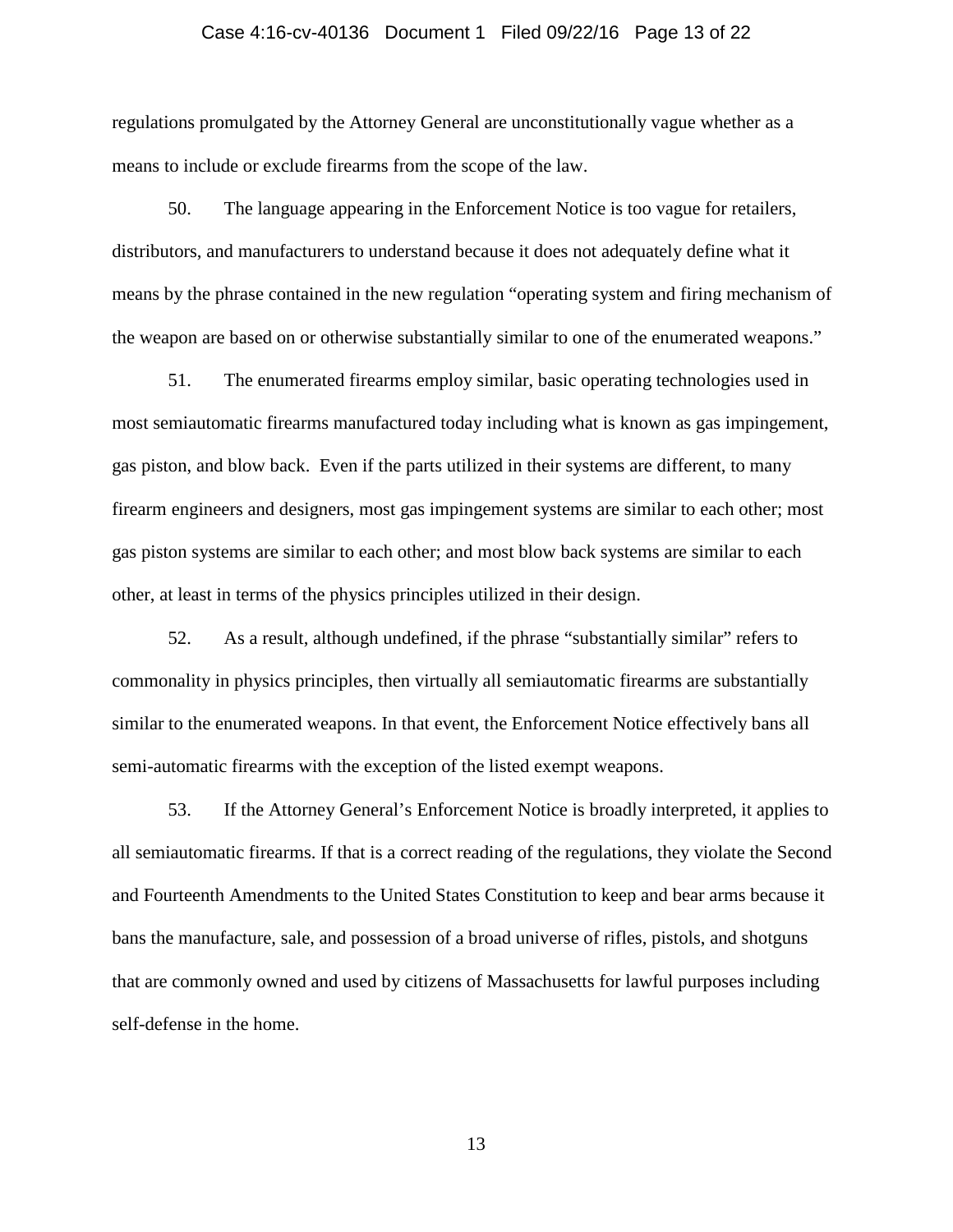### Case 4:16-cv-40136 Document 1 Filed 09/22/16 Page 14 of 22

54. However, the phrase "operating system and firing mechanism" being "based on" or "substantially similar" to the enumerated weapons could also refer to commonality of design details. If that is the interpretation of the Enforcement Notice intended by the Office of the Attorney General, only firearms designs which have interchangeable parts while maintaining functionality would be substantially similar to each other.

55. The vague terms create confusion for the regulated retailers concerning what firearms may be lawfully sold by them. For example, the modern bullpup IWI Tavor and the FN PS90 are rifle models that can be sold without a threaded muzzle or flash suppressor and do not meet the criteria of being an assault weapon under the interchangeability test.

56. A bullpup firearm has its receiver/action located behind the trigger group. Bullpup firearms tend to house the receiver/action in the butt of the stock, effectively shortening the overall length of the firearm.

57. The IWI Tavor's bullpup design and the FN PS90's operating systems are not substantially similar to other enumerated weapons in their design details and interchangeability of parts. It is uncertain, though, if these firearm models should be classified as a "copy" of the enumerated weapons under the substantially similar test if that test is broadly interpreted to include commonality in physics principles.

58. A carbine is a rifle with a 16 inch barrel.

59. There are several versions of pistol caliber carbines including but not limited to the Beretta CX4 Storm and the Kel-Tech Sub 2000 that would not meet the interchangeability test under the Enforcement Notice. However, if the substantially similar test is broadly construed to include physics principles rather than design details, these models may also be deemed to be unlawful, banned assault weapons.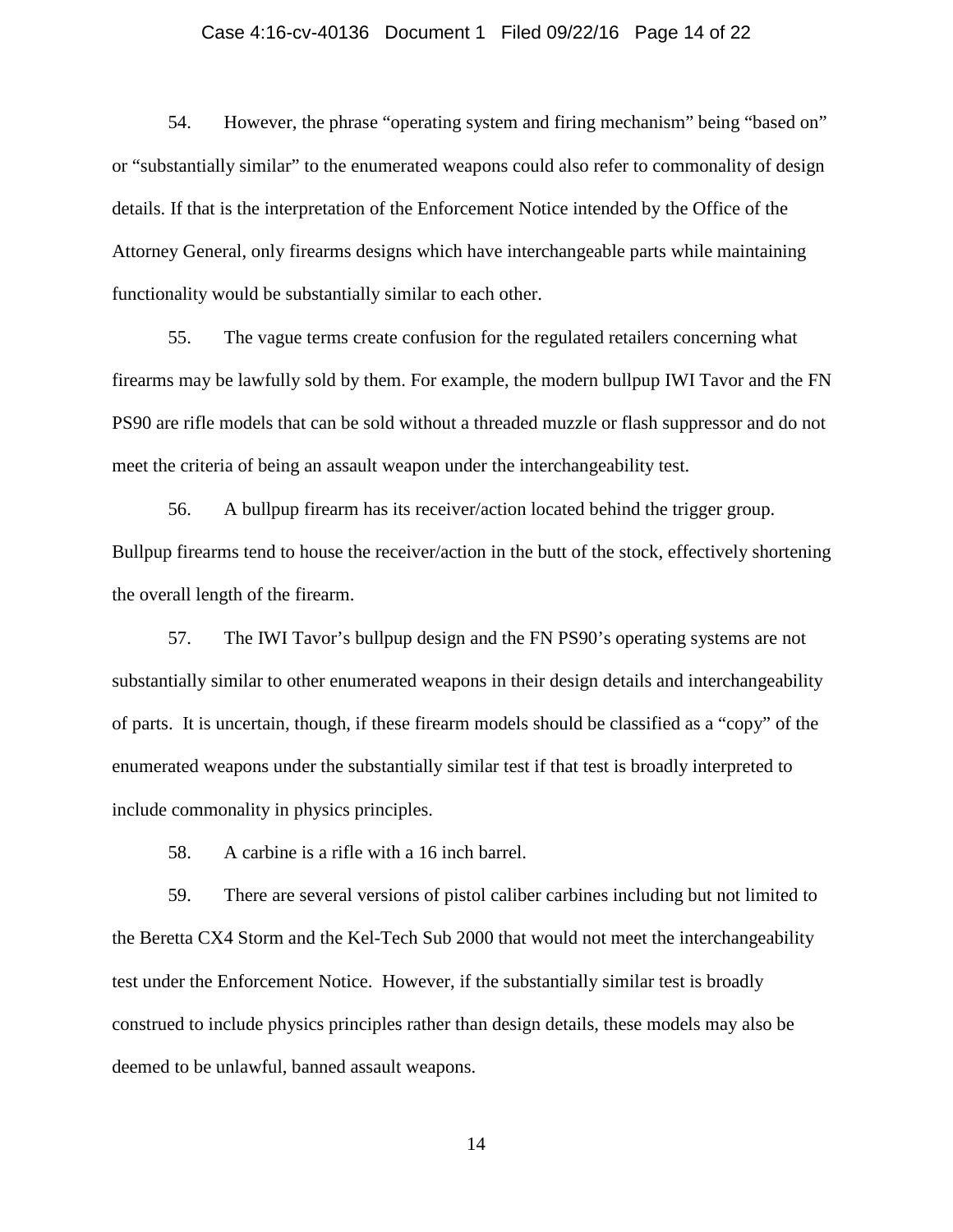### Case 4:16-cv-40136 Document 1 Filed 09/22/16 Page 15 of 22

60. The subsequently issued notices have added to the uncertainties facing retailers when deciding what firearms they may lawfully sell. One "Questions & Answers" notice, appearing at Exhibit H, states on page 1 that the Enforcement Notice controls in the event of any discrepancies between it and the Questions & Answers. These notices create confusion because there are a large number of models of .22 caliber rimfire semiautomatic rifles manufactured and sold by many manufacturers, including the Nordic NC-22LR, the CMMG MK4 T 22LR, a Smith and Wesson M&P 15-22, the DPMS Bull Barrel 22 LR and the DPMS AP4 22 LR. Although these would be prohibited under the new definition of "copy" appearing in the Enforcement Notice, which bans copies of any caliber, the later issued "Guns That Are Not Assault Weapons" notice states that they are not banned.

61. Simply put, the Office of the Attorney General is making ad hoc decisions untethered to the statute that constrains her lawful authority.

62. Retailers also face uncertainties with firearms such as the MK 14 EBR which appear to be allowed under the subsequently issued "Guns that Are Not Assault Weapons" notice. That firearm would not pass the substantially similar or interchangeability tests issued under the Enforcement Notice.

63. The Attorney General's Office does not even know exactly what the Enforcement Notice means. After the Office of the Attorney General issued the Enforcement Notice, Christine Noyes from Grrr! Gear, Inc. contacted the Attorney General's Office at the telephone number provided on the Office's announcement to receive guidance on whether certain Ruger firearms constituted "copies" of assault weapons and would be prohibited. After speaking to the person at the office, the Attorney General's office informed her that they did not know the answer, and they did not have a list of what would be prohibited assault weapons. Instead, the Office also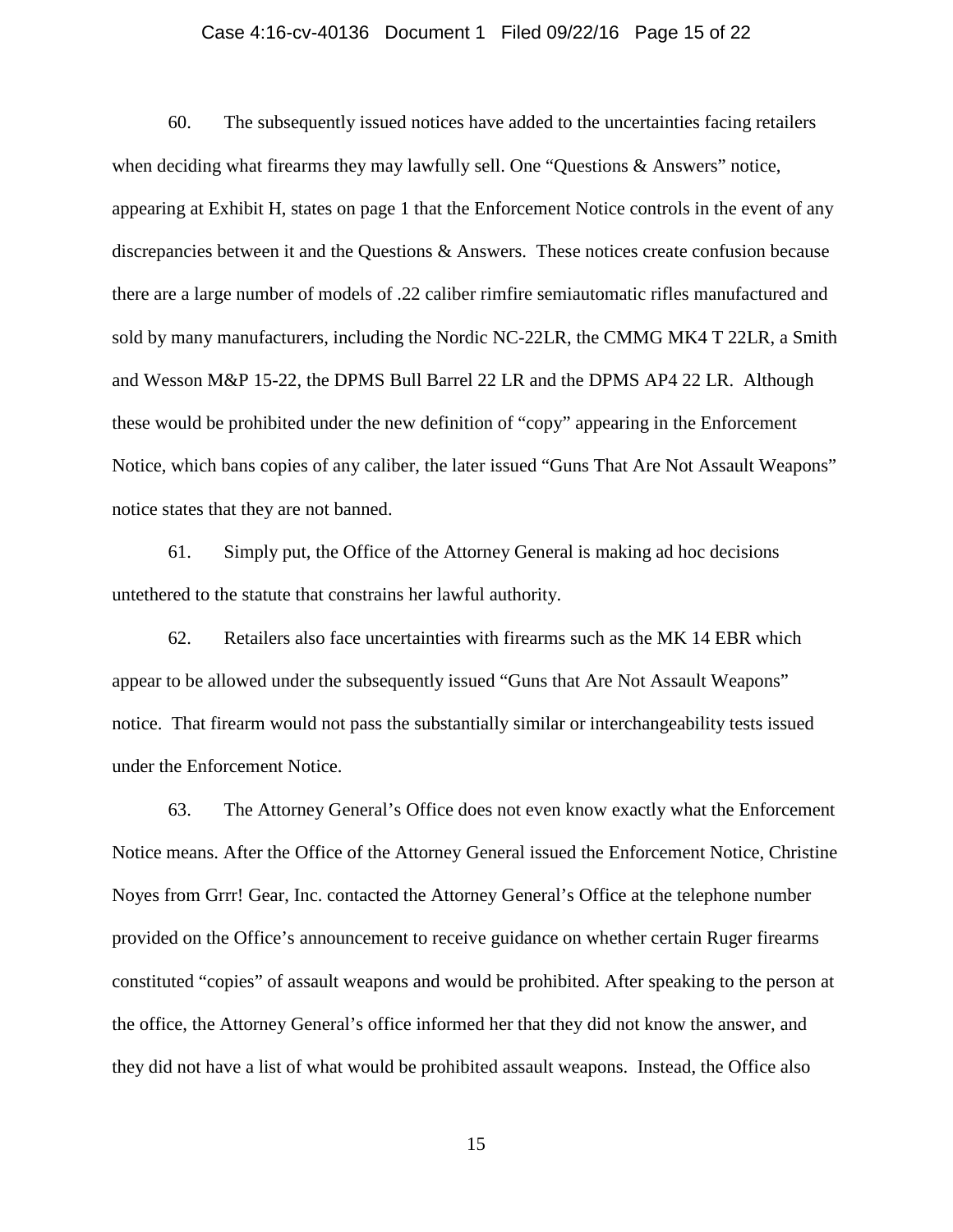### Case 4:16-cv-40136 Document 1 Filed 09/22/16 Page 16 of 22

informed Ms. Noyes that her store should use "its best judgment" in deciding which firearms fell under the term "copies or duplicates."

64. Representatives from Pullman Arms also contacted the Attorney General's office to ask questions concerning the scope of the Enforcement Notice, and they were also told to use their best judgment.

65. Guns and Gear, LLC has sold IWI Tavor model rifles in the past but does not sell them now out of fear of being prosecuted.

66. Paper City Firearms, LLC has sold .22 caliber rimfire AR-15 style rifles in the past but does not sell them now out of fear of being prosecuted.

67. Grrr! Gear, Inc. has sold Smith and Wesson M&P 15-22 rifles in the past, but does not sell them now out of fear of being prosecuted.

68. Pullman Arms Inc., has sold IWI Tavor model rifles, Smith and Wesson M&P 15- 22 rifles, and the FN PS90 rifles in the past but does not now sell them now out of fear of being prosecuted.

69. Since issuing the Enforcement Notice, the Attorney General has stated that she intends to enforce what she has declared to be the new interpretation of what constitutes banned assault weapons. For example, when the Enforcement Notice issued, the Office of the Attorney General issued a press release stating that "A.G. Healey continues to investigate violations of the gun law statewide." See attached notice as Exhibit J. In an op-ed piece published by the Boston Globe, Attorney General Healey stated that "If Washington won't use its power to get these guns off our streets, we will." See attached Op-Ed article attached as Exhibit K. In her announcement remarks issued with the Enforcement Notice, Attorney General Healey stated "[t]oday, we've put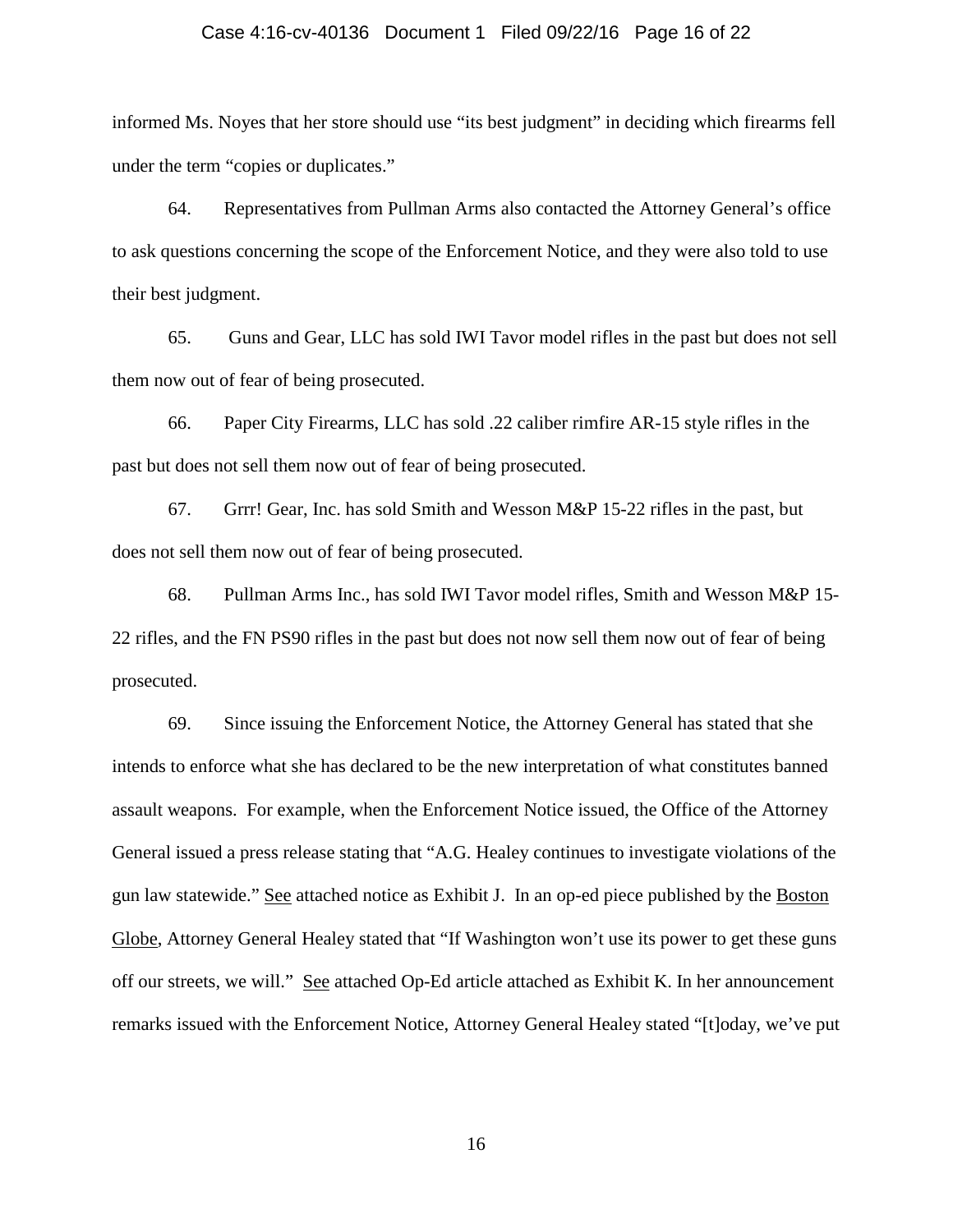### Case 4:16-cv-40136 Document 1 Filed 09/22/16 Page 17 of 22

gun manufacturers and gun dealers on notice that we're cracking down on the illegal sale of assault weapons in Massachusetts." See attached Remarks as Exhibit L.

# **COUNT ONE DECLARATORY JUDGMENT (28 U.S.C. § 2201)**

70. The Plaintiffs restate the allegations contained in paragraphs 1 to 69 as if fully set forth herein.

71. The Plaintiffs are all persons entitled to protection under the Fourteenth Amendment.

72. The Office of the Attorney General's Enforcement Notice is in violation of and contrary to the protections afforded persons under the Due Process Clause in the Fourteenth Amendment to the United States Constitution*.*

73. The Enforcement Notice's definition of "copy" and "duplicate," which includes weapons "substantially similar in construction and configuration to those of an Enumerated Weapon. Under this test, a weapon is a Copy or Duplicate if the operating system and firing mechanism of the weapon are based on or otherwise substantially similar to one of the Enumerated Weapons," is too vague for a reasonable person to apply to know which firearms are banned, including but not limited to the IWI Tavor, the pistol carbines, the 22 caliber rimfire models that are based on the AR-15, and other firearms.

74. The Attorney General's Enforcement Notice and new interpretation based on similarity of operating systems and interchangeable receivers and components is contrary to the federal and state statutes' definitions of assault weapons as determined by the statutes' legislative history. As a result, any effort to redefine copy or duplicate in the manner of the Enforcement Notice exceeds the Attorney General's statutory authority. The Attorney General's Enforcement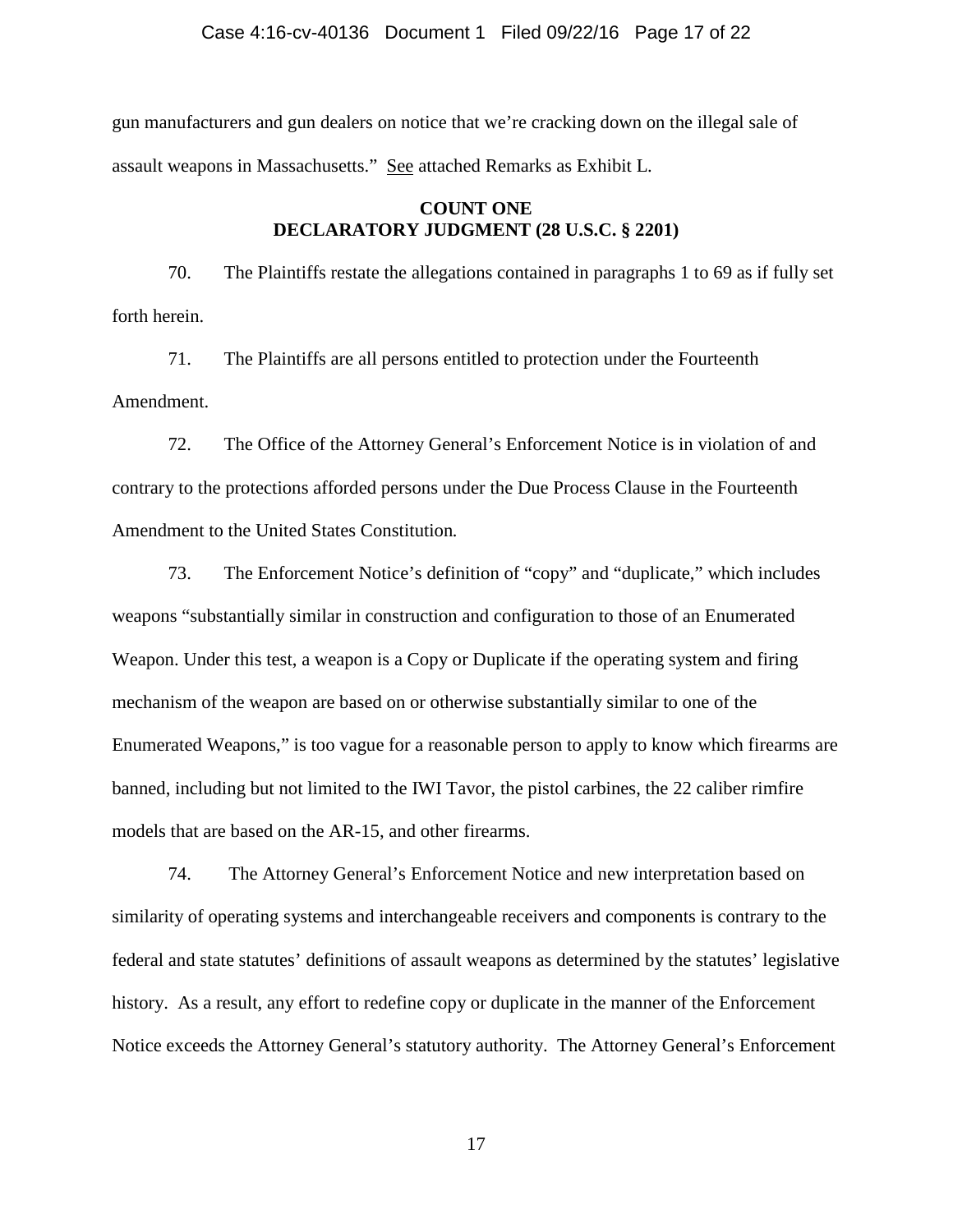### Case 4:16-cv-40136 Document 1 Filed 09/22/16 Page 18 of 22

Notice is also arbitrary and capricious and an abuse of discretion or is not otherwise in accordance with law.

75. The Enforcement Notice's definition of copy or duplicate as referring to interchangeable receivers and operating components is too vague for retailers to understand and conform their conduct to the law.

76. The Enforcement Notice and the subsequent efforts to clarify its scope, including its statements concerning .22 caliber firearms and M1A model rifles are too vague for retailers to understand and to conform their conduct to the law.

77. If the Attorney General's Enforcement Notice is read and understood as applying to all semiautomatic firearms, it violates the Second and Fourteenth Amendments to the United States Constitution to keep and bear arms because it bans the manufacture, sale, and possession of a broad universe of rifles, pistols, and shotguns that are commonly used by citizens of Massachusetts.

78. The legality of the Attorney General's Enforcement Notice constitutes a question of law.

79. There is an actual dispute between the parties over whether the Enforcement Notice issued by the Attorney General is proper under the Fifth and Fourteenth Amendments and under the statutory authority granted her by the Legislature. As a result, declaratory relief is appropriate under 28 U.S.C. § 2201.

80. There is an actual dispute between the parties over whether the Enforcement Notice issued by the Attorney General is proper under the Second and Fourteenth Amendments and under the statutory authority granted her by the Legislature. As a result, declaratory relief is appropriate under 28 U.S.C. § 2201.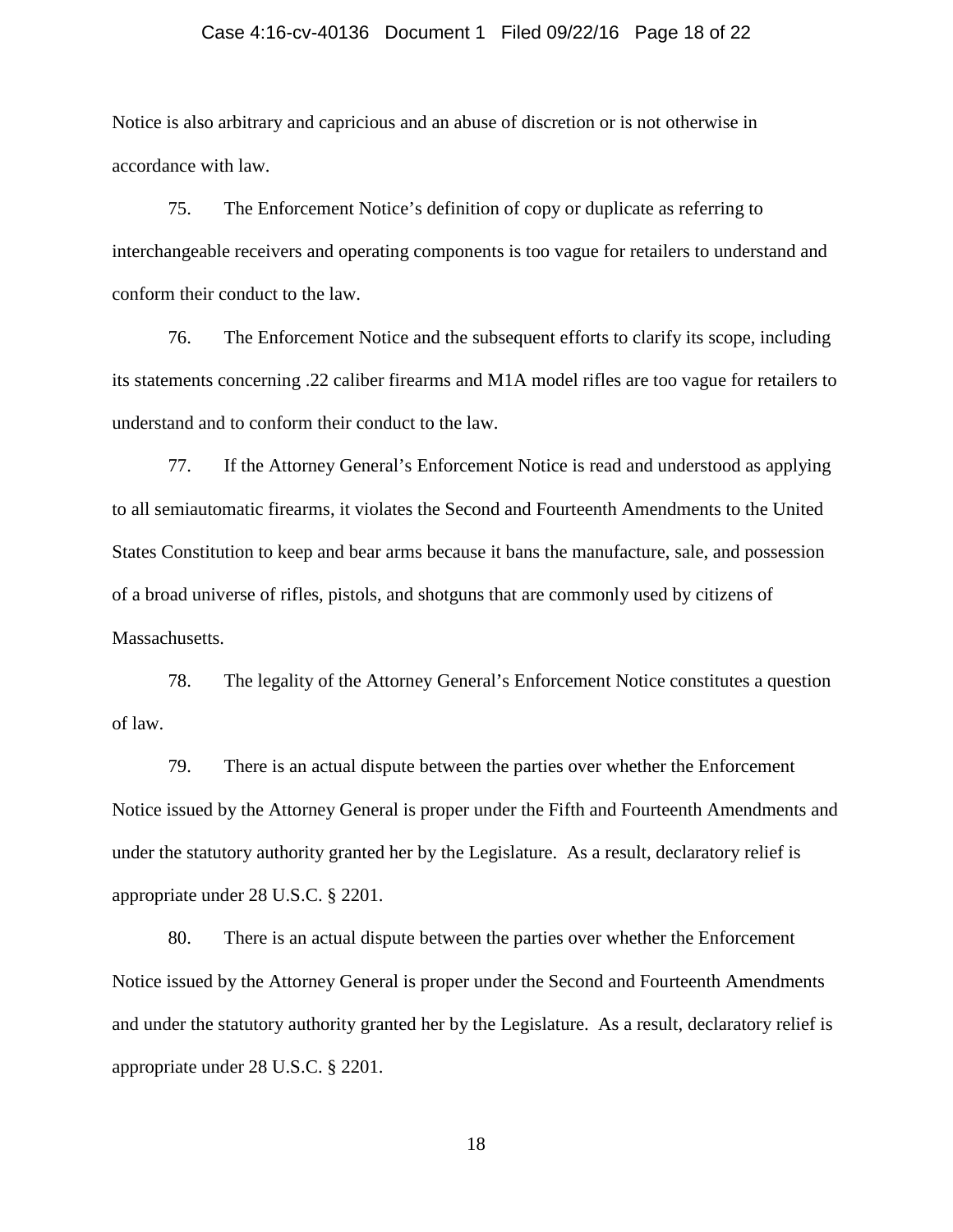### **COUNT TWO DECLARATORY JUDGMENT (42 U.S.C. §1983)**

81. The Plaintiffs restate the allegations contained in paragraphs 1 to 80 as if fully set forth herein.

82. The Plaintiffs are all persons entitled to protection under the Fourteenth Amendment.

83. The Office of the Attorney General's Enforcement Notice is in violation of and contrary to the protections afforded persons under the Due Process Clause in the Fourteenth Amendment to the United States Constitution*.*

84. The Enforcement Notice's definition of "copy" and "duplicate," which includes weapons "substantially similar in construction and configuration to those of an Enumerated Weapon. Under this test, a weapon is a Copy or Duplicate if the operating system and firing mechanism of the weapon are based on or otherwise substantially similar to one of the Enumerated Weapons," is too vague for a reasonable person to apply to know which firearms are banned, including but not limited to the IWI Tavor, the pistol carbines, the 22 caliber rimfire models that are based on the AR-15, and other firearms.

85. The Attorney General's Enforcement Notice and new interpretation based on similarity of operating systems and interchangeable receivers and components is contrary to the federal and state statutes definitions of assault weapons as determined by the statute's legislative history. As a result, any effort to redefine copy or duplicate in the manner of the Enforcement Notice exceeds the Attorney General's statutory authority. The Attorney General's Enforcement Notice is also arbitrary and capricious, an abuse of discretion or is not otherwise in accordance with law.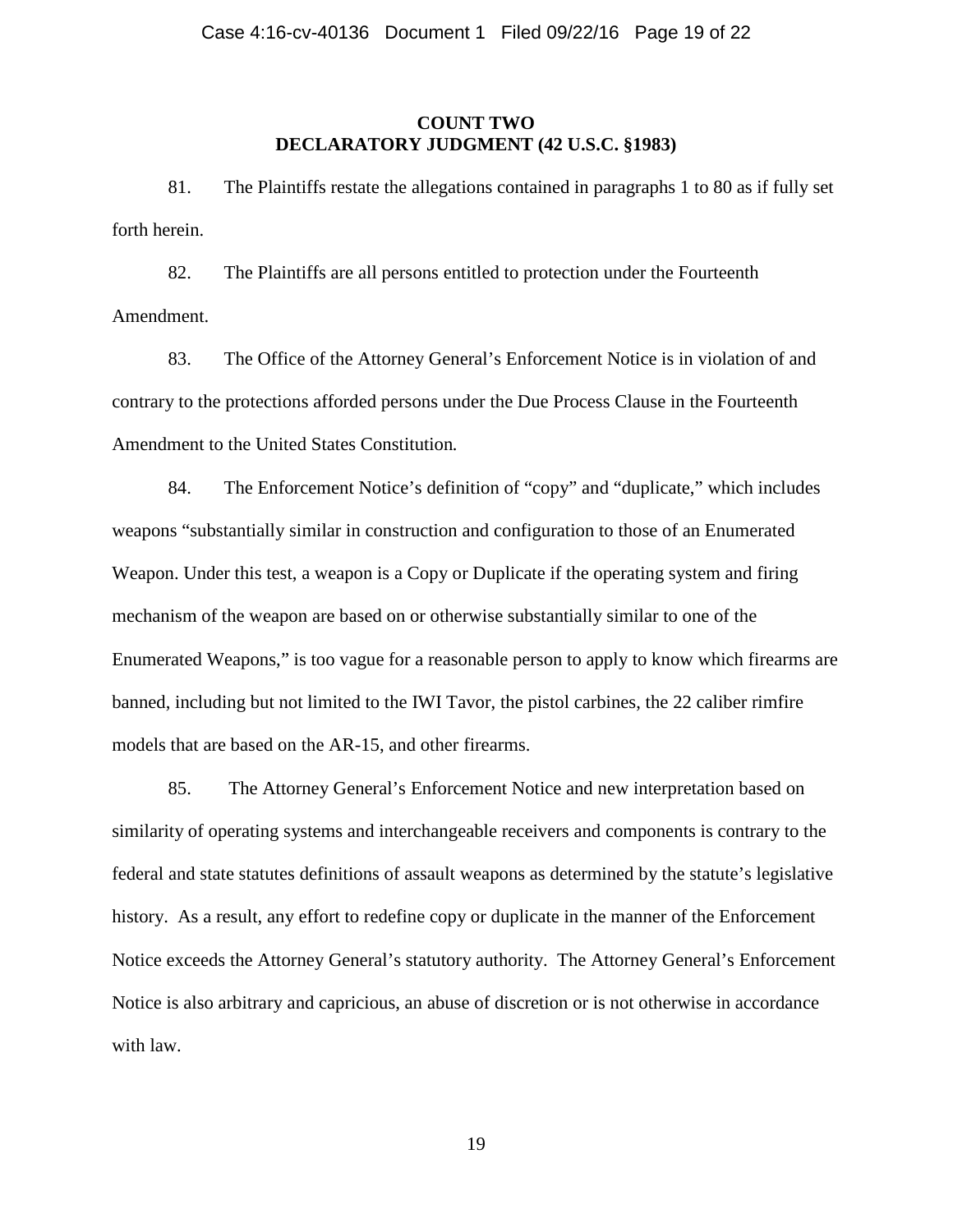### Case 4:16-cv-40136 Document 1 Filed 09/22/16 Page 20 of 22

86. The Enforcement Notice's definition of copy or duplicate of an assault weapon based on interchangeable receivers and operating components is too vague for retailers to understand and conform their conduct to the law.

87. The Enforcement Notice and the subsequent efforts to clarify its scope including its statements concerning .22 caliber ammunition firearms and M1A model rifles are too vague for retailers to understand and to conform their conduct to the law.

88. If the Attorney General's Enforcement Notice is read and understood as applying to all semiautomatic firearms, it violates the Second and Fourteenth Amendments to the United States Constitution to keep and bear arms because it bans the manufacture, sale and possession of a broad universe of rifles, pistols, and shotguns that are commonly used by citizens of Massachusetts.

89. The legality of the Attorney General's Enforcement Notice constitutes a question of law.

90. There is an actual dispute between the parties over whether the Enforcement Notice issued by the Attorney General is proper under the Fifth and Fourteenth Amendments and under the statutory authority granted her by the Legislature. As a result, declaratory relief is appropriate under 42 U.S. C. §1983.

91. There is an actual dispute between the parties over whether the Enforcement Notice issued by the Attorney General is proper under the Second and Fourteenth Amendments and under the statutory authority granted her by the Legislature. As a result, declaratory relief is appropriate under 28 U.S.C. §1983.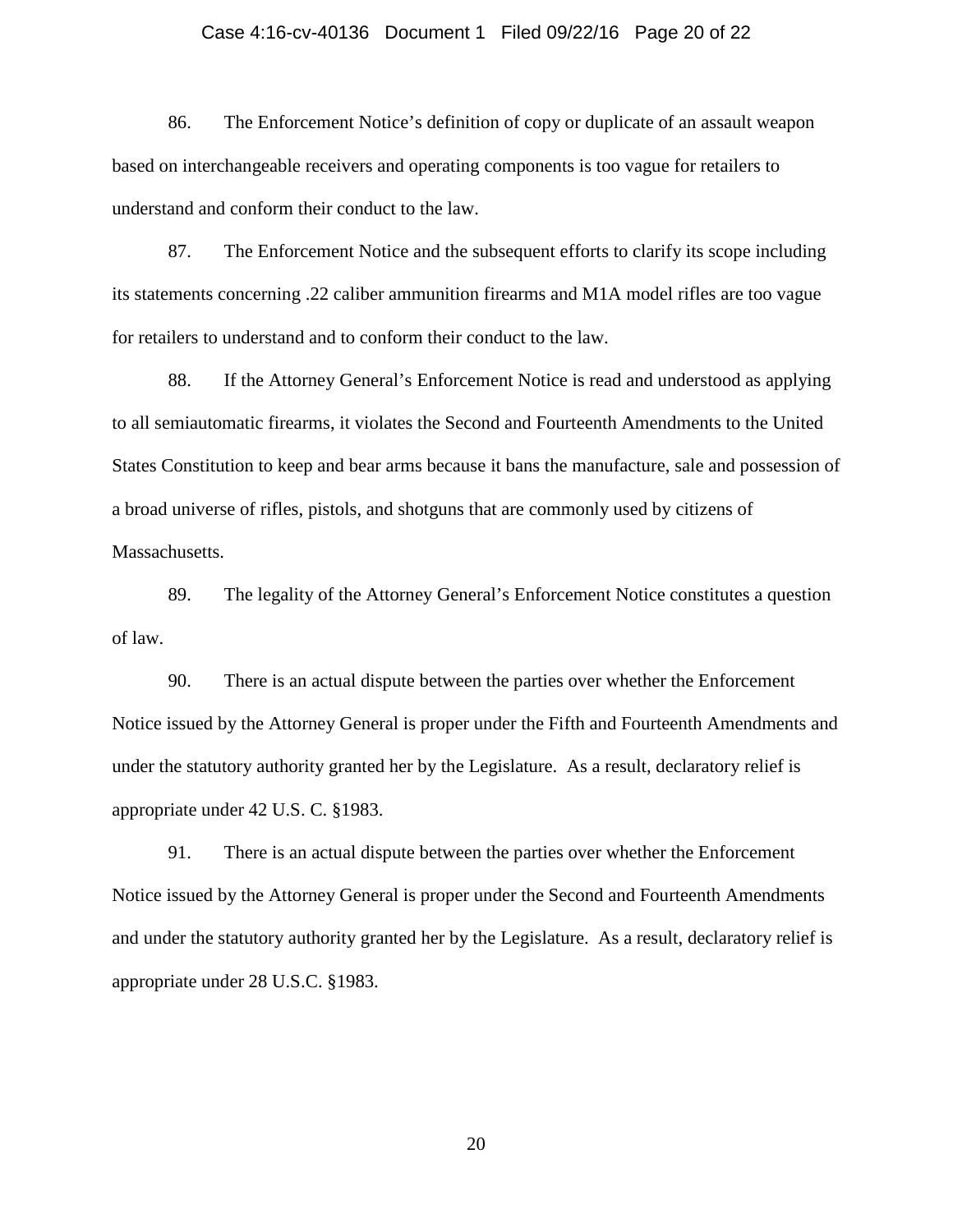#### **REQUESTS FOR RELIEF**

WHEREFORE, Plaintiffs respectfully request that this Court grant the following relief:

1. After a hearing on the merits, issue a judgment in favor of the Plaintiffs, declaring that the Attorney General's Enforcement Notice dated July 20, 2016 is unconstitutionally vague both on its face and as applied.

2. After a hearing on the merits, issue a judgment in favor of the Plaintiffs declaring that the Attorney General's Enforcement Notice exceeds her authority in that G. L. c. 140, by incorporating the definitions formerly appearing in 18 U.S.C.  $\S 921(a)(30)$ , does not ban assault weapons based on their internal operating systems or interchangeable receiver parts.

3. In the alternative, after a hearing on the merits issue judgment in favor of the Plaintiffs declaring that the Enforcement Notice effectively bans all semiautomatic firearms and violates the Second and Fourteenth Amendments to the United States Constitution.

4. After a hearing on the merits, issue a permanent injunction enjoining the Office of the Attorney General from enforcing the Enforcement Notice and its definition of copy or duplicate of Enumerated Weapons as issued on July 20, 2016.